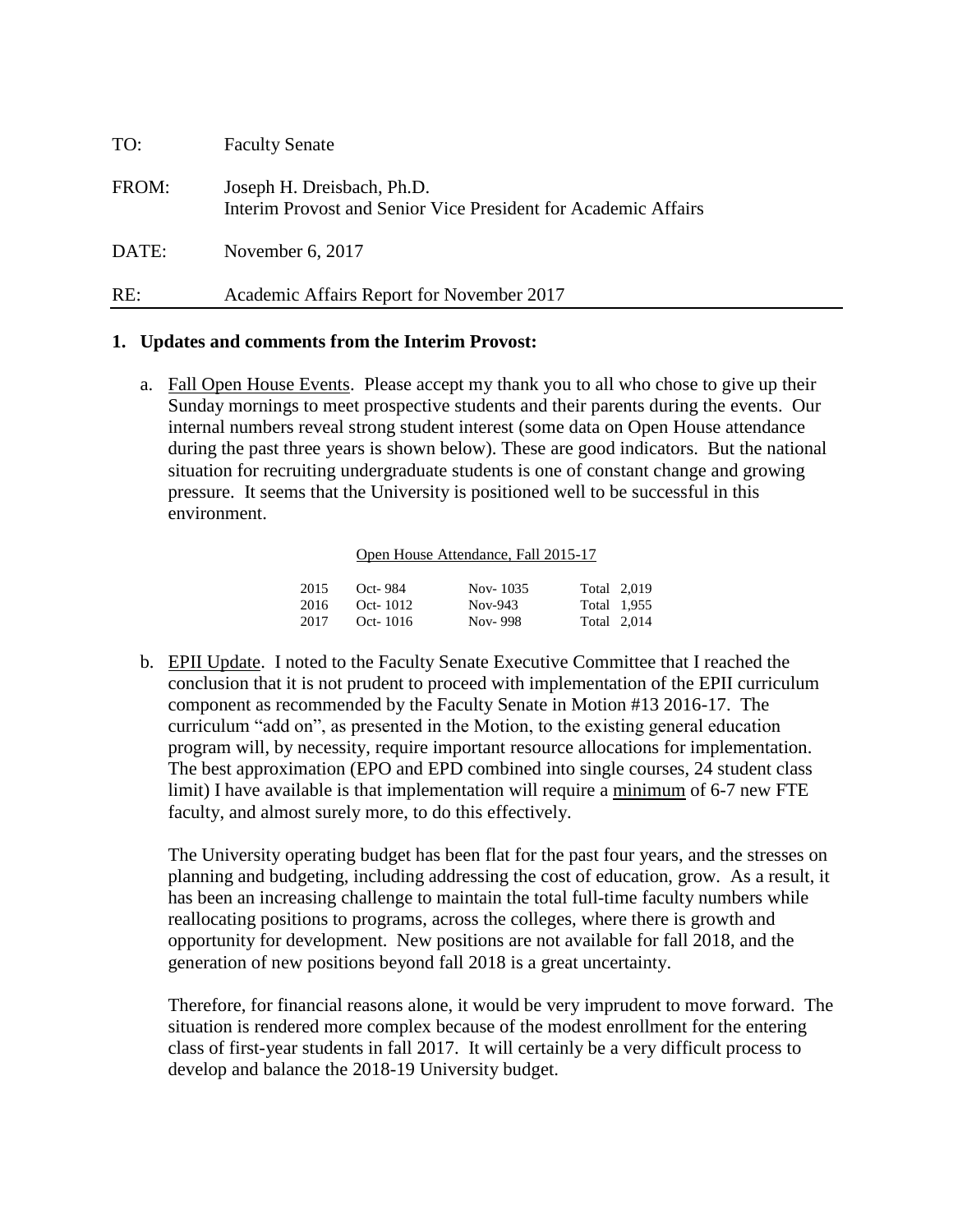Over the past few months, a good number of new and important conversations have been developing around general education. This is a very, very good thing. It is the result of the Faculty Senate becoming more engaged with GE oversight, including incorporating the Conference Committee on Curriculum into its curriculum committee structure. I note my appreciation to the Senate for moving into this important world.

Conversations from different groups reveal that there are many "moving parts" with respect to the status of GE at The University of Scranton. Topics such as a structure for GE oversight and management, the obvious need to develop a more robust assessment of the program, are two of the many issues at the forefront. The need to develop more knowledge about the effectiveness of our GE program seems to be a prerequisite before moving forward on a major investment, of faculty time and resources, in the program. Concerns about the coherence of the existing program and how this impacts its overall goals, have also crossed by desk. In addition to these internal discussions, there are also many external conversations about the nature of general education in American Higher Education, and how GE is understood by prospective students. All this and more suggests that it is time to review the University's general education program in a comprehensive way. (I note that our GE program is titled *Curriculum 2000* and it is now over 20 years since implementation).

I encourage the Senate to continue its conversations and, perhaps, begin a comprehensive review. The specific pathways to be taken for GE development in the future will be identified and led by the next provost, the president, and the Senate leadership. But this is a very good time to plan and engage in a review. Committing to a major GE "add on" would, in my opinion, compromise the potential for the broader conversations of overall GE review and development.

The goals of "EPII", to advance our students' communication skills, are noble. From our visitors who have been invited to speak about "EPII", I have come to learn that the concept of *Eloquentia Perfecta*, to develop one's communication skills so to advance the common good, is much richer. I can only hope that the new administration will be fully supportive of incorporating the concept into the University's GE structure in some way. In the meantime, I have reserved modest funding to support departments and individual faculty who wish to pursue *Eloquentia Perfecta* as a pedagogical element in their repertoire of abilities and program elements. I thank those who have worked to develop the "EPII" discussion. There is some uncertainty about whether, when and how the program will be advanced. But the pedagogies could be advanced now and I wholly encourage those with interest to do so. Thank you again for those efforts.

c. Program Discontinuation Status. In September, the University administration presented program discontinuation proposals for a set of major programs from each of the colleges. Although most of these proposals have generated discussions about the substance of discontinuation, one and perhaps a few more have been focused more on process. Program discontinuation discussions are never pleasant, but the fact that so many faculty have focused on the substance is a strong indicator of the professionalism of our faculty. That level of credibility is essential for both faculty and administration while engaging is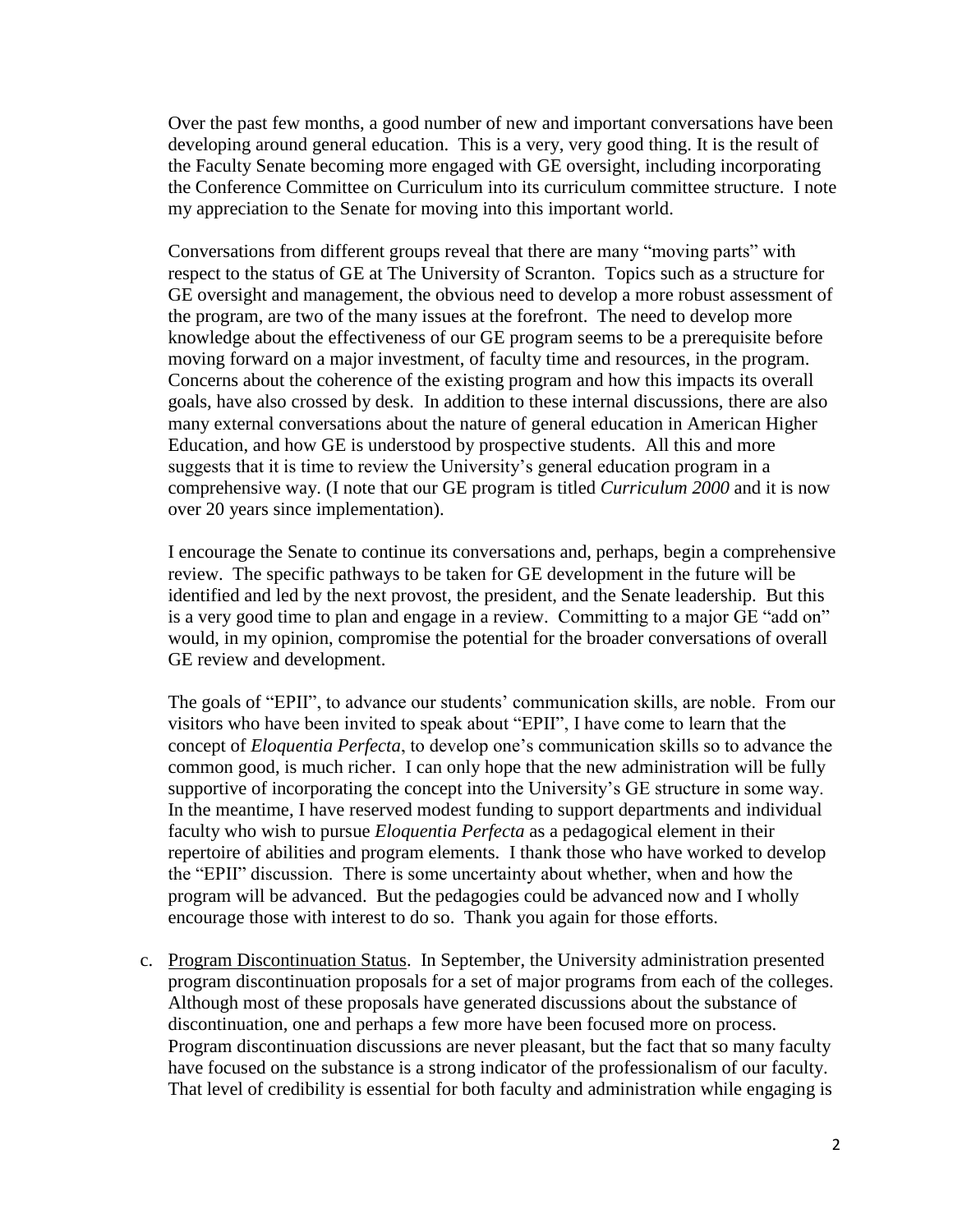some of the most difficult work that is part of shared governance. It bodes well for the difficult discussions that will inevitably befall us in the coming years.

There have been flaws in announcing the programs and notifying the program faculty. This is the first time, to my knowledge, that the administration has proposed program discontinuations. I know of no pleasant way to present these notifications. Understandably though, the process of initial notification and discussions impacts how the faculty view their roles in the process. Although I have made clear that there are no individual faculty whose employment is threatened with these proposals, the thought of a program being discontinued has been disconcerting for some. The processes will be crisper and clearer in the future. The following points are important for everyone to understand:

- a. The discontinuation proposals are just that: proposals to the program faculty. Although careful thought has gone into determining which programs to identify (i.e. very low enrollment, little student application or interest history, no employment threats, opportunity for faculty to advance other academic programs through their disciplinary work and no faculty retrenchment), there has been no final decision about actually discontinuing any program.
- b. The formal consultation period is intended for program faculty to advise the deans about program details and issues that go beyond the initial rationale to propose the program for discontinuation. This is the time when faculty input will shape positions for and against discontinuing the program.
- c. If a decision to discontinue a program is made by the administration (or any other group) then the program must be presented to the Faculty Senate for its review and comment. The Senate has indicated that it will have questions that go beyond the curricular impact. A discussion about these matters should be part of the process.
- d. Individual faculty who feel they may be impacted by the proposal must understand that they always have access to their dean. This access should never be limited and the conversations should happen whenever a faculty member has ideas, thoughts or concerns about their role in academic programs. This way-of-working is part of our University culture and we will always maintain it.

I will not close by saying I look forward to more conversations about program discontinuation for that would be a false statement. I can only hope that those faculty who understand why this happens in the life of an institution of higher learning have confidence that the process is one that is honest and engaging. For the faculty who are perplexed and upset, and perhaps cannot identify the need, I ask you to look at the state of affairs in higher education in America. Today, schools in even better situations, actively review the collection of academic programs, investing and divesting in order to maintain the quality of its offerings where there is student interest. This work has become essential for the welfare of the University.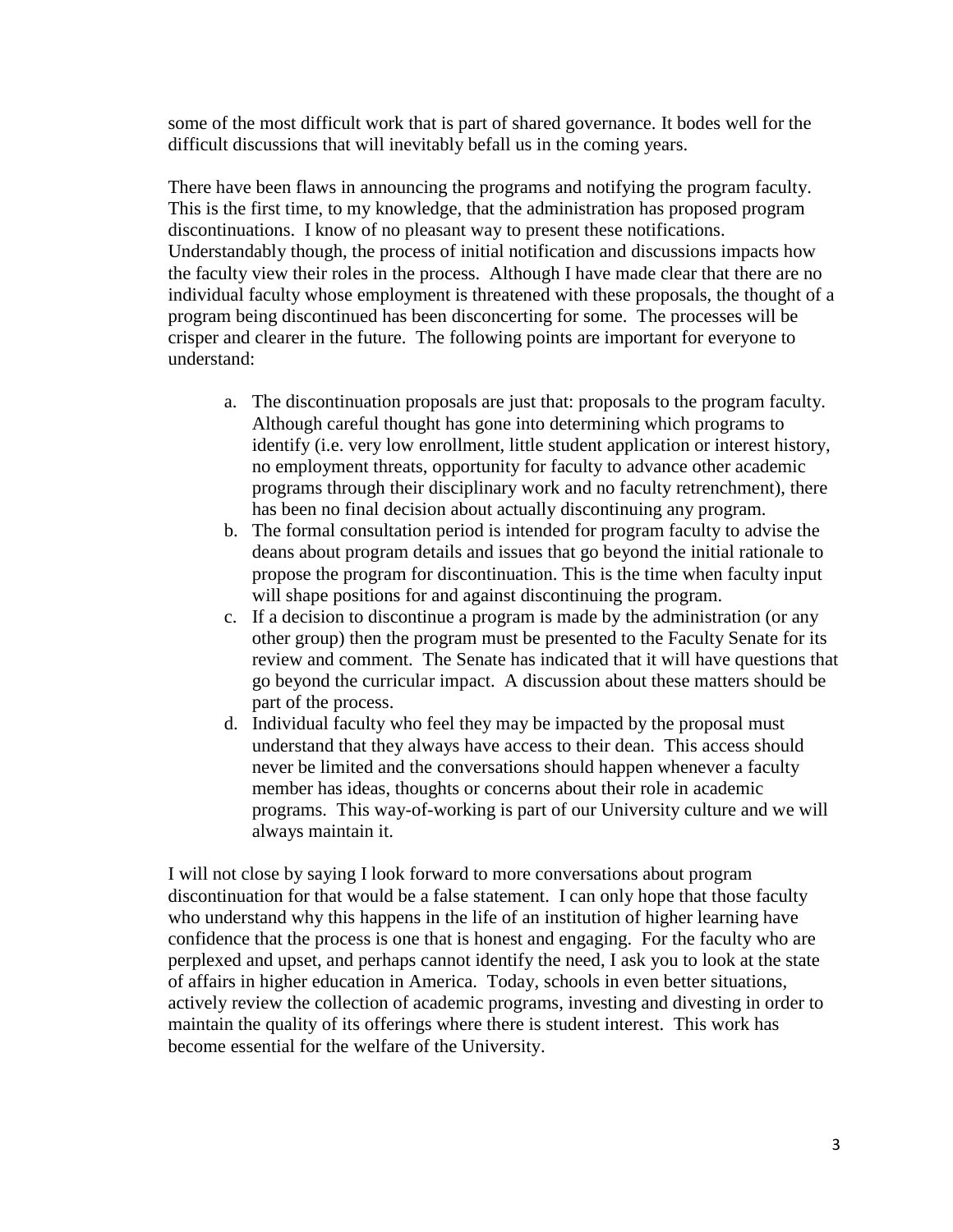- d. New Academic Development and Implementation Process. The Senate Executive Committee was provided with the Process which is designed to mitigate the administrative bureaucracy in advancing a new academic program, or a major revision that requires substantial resources, from concept to implementation. The process accommodates the existing Faculty Senate curriculum review and approval process and is designed to lighten the responsibilities of the proposers in the early stages of development. Deans have a copy of the Process and have been asked to share this within their Dean's Conference.
- e. Open Forum with the Interim Provost/SVPAA and the Senior VP for Finance and Administration. An opportunity for questions, comments, discussions is scheduled for Friday, 17 November 2017,  $2 - 3$  pm in Brennan Hall 502. My plan it to have at least one more of these sessions during the spring semester.
- f. Inclement Weather and Expectations. The administration will review weather conditions and campus conditions during inclement weather events. Decisions regarding campus opening are based on general travel conditions and the physical state of the campus, and the general weather forecast as the time of the decision (normally 5:30 am). Please be aware that every individual must make decisions to travel, or not, based on the conditions that impact their personal situation. The Office of Human Resources and the Office of the Provost will release a general communication to the campus community in the next week regarding these matters. Basically, individuals who determine that their travel is unsafe need to communicate their absence as soon as reasonably possible to their supervisors, students, or faculty so informing them of their situation. (The D2L LMS should be the system in place for faculty informing students of an absence). In turn, the faculty or supervisors are asked to provide appropriate consideration to those who fear to travel for personal safety reasons.

### **2. Physician Assistant Program:**

The University has entered the process for developing a Physician Assistant (PA) masters degree program. The process would lead to an Accreditation-Provisional from the Accreditation Review Commission on Education for the Physician Assistant (ARC-PA). Following the acquisition of program faculty, including potential for current UofS faculty to engage in the program, the University will plan for the first entering class in August 2020. Of course this is pending acquisition of Accreditation-Provisional status at the March 2020 ARC-PA meeting.

Accreditation-Provisional is an accreditation status that is granted when the plans and resource allocation, if fully implemented as presented in the plan, of a proposed program that has not yet enrolled students appear to demonstrate the program's ability to meet the ARC-PA Standards. The status is also applied to a program holding accreditation-provisional status when it appears to demonstrate continued progress in complying with the Standards as it prepares for the graduation of the first class (cohort) of students.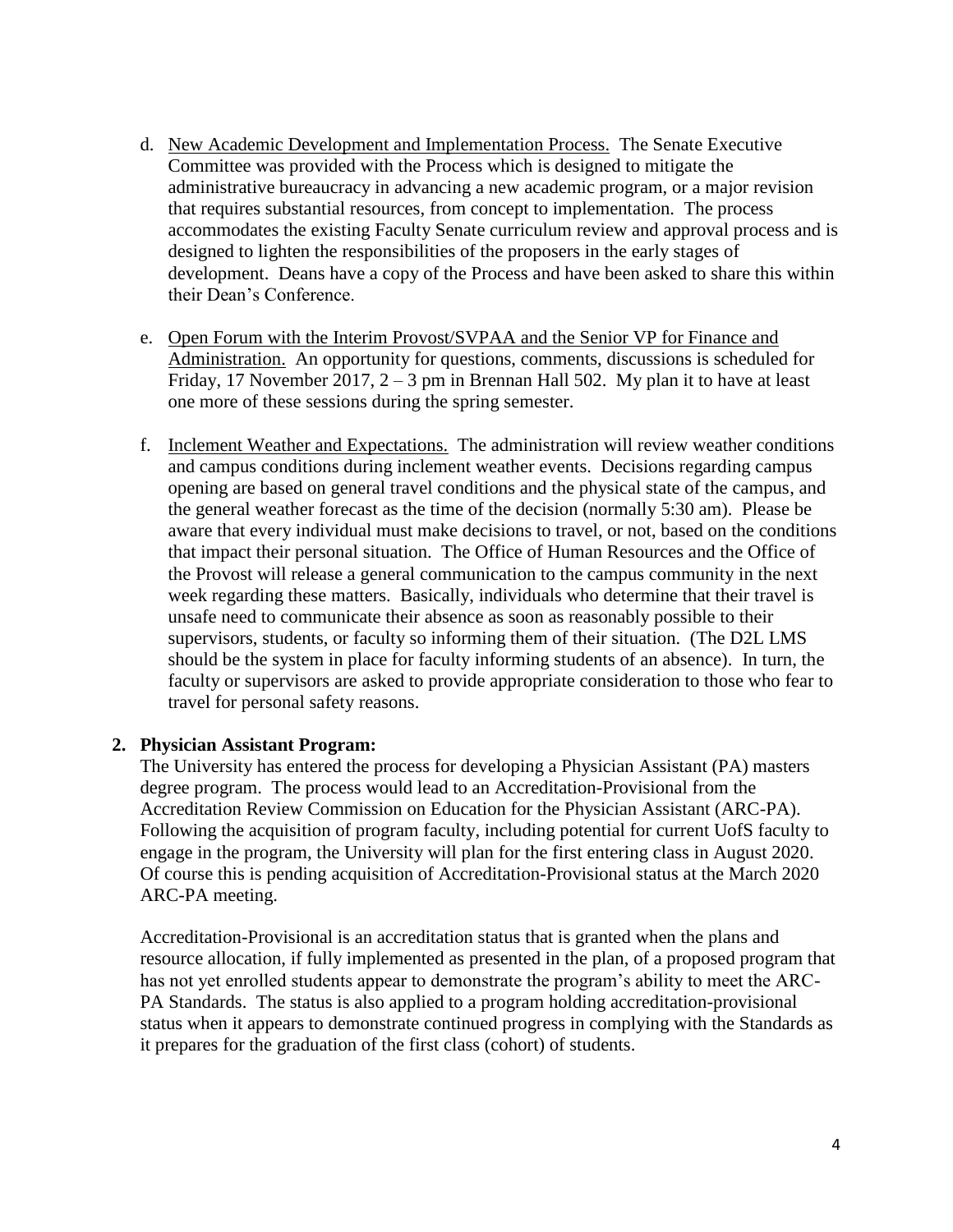In the event that provisional accreditation is not received, the program will not commence. The program is masters level and does not affect any undergraduate pre-PA programs or other undergraduate programs.

### **3. New Programs:**

The Panuska College of Professional Studies plans to submit the following new program proposals

- B.S. in Health Promotion
- B.S. in Population Health Management
- Executive in Nurse Leadership MSN

# **4. Rank & Tenure**

The rank and tenure process, as stipulated by the *Faculty Handbook*, is underway. Department and deans will be presenting their evaluations of the candidates during the month of November. The Board on Rank and Tenure membership has been finalized as the initial orientation briefing occurred on 6 November.

# **5. Faculty Searches**

We are currently searching for 16 tenure track faculty positions. The link to the listings are posted on the Provost's website at [https://universityofscrantonjobs.com/.](https://universityofscrantonjobs.com/)

# **6. Faculty Handbook Committee Updates:**

Course Scheduling – 4.4 - Dean Mensah, Dean Pellegrino, Dr. Roberts and Dr. Dzurec have agreed to serve a subcommittee to look at Handbook language referring to the course scheduling process.

# Service Criteria – 20.2 to 21.1

Dr. Dreisbach, Dr. Van Dyke, Dr. Dalgin and Dean Pellegrino will review certain element of the language that describes the service criteria.

# **7. Rankings**

The University placed at #73 among some of the most elite colleges in the nation in a new ranking that combines an average score from national "best college" guidebooks with an average score based on student review posted online. The 2017-18 ranking, published online by College Consensus, a college ranking and review aggregator, also listed the top 10 schools in each state and we ranked #7 in Pennsylvania.

The University at #138 for student engagement; #193 for student outcomes; and #214 for an "overall" ranking of more than 1,000 colleges based on analysis of 15 individual performance indicators. The ranking, published by *The Wall Street Journal* on Sept. 27, is intended to measure student engagement and outcomes as well as the resources provided in support of education.

In other national rankings published recently, *U.S. News & World Report* ranked Scranton # 6 among the "Best Regional Universities in the North" and #18 as a "Best Value Regional University" in its category. In national rankings, *U.S. News* placed Scranton's programs in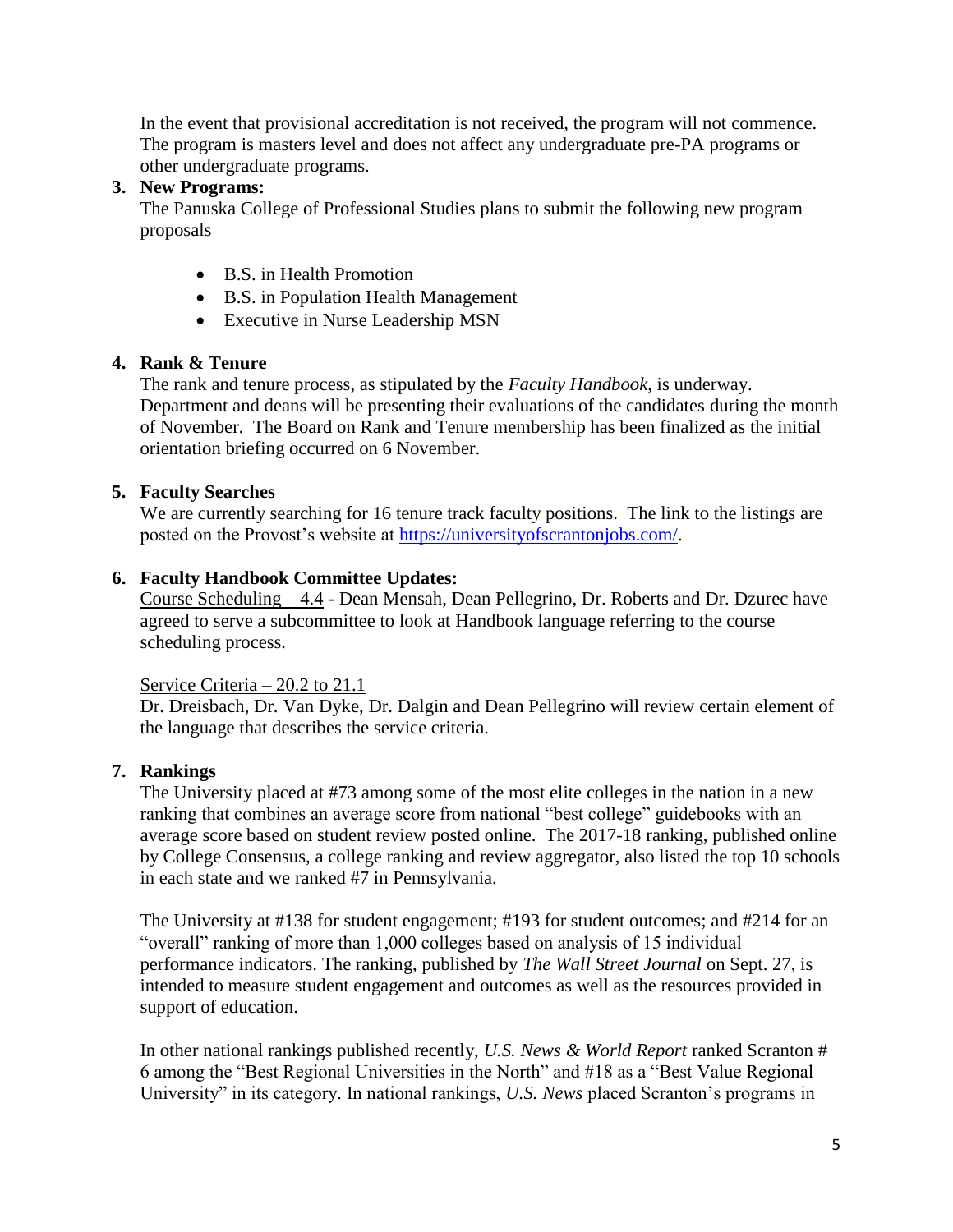accounting #17, finance #17 and entrepreneurship #22 in the country, and its business school #183 in the U.S. *MONEY* magazine ranked Scranton #206 among the 711 included in its "Best Colleges For Your Money," a national list of schools determined to deliver the "best value" and *Forbes* ranked Scranton at #249 in their list of "America's Best Value Colleges" in the nation.

In addition, The Princeton Review listed Scranton in its 2018 edition of "The Best 381 Colleges," ranking Scranton among the nation's "Best Science Labs" (#9), "Best Campus Food" (#15), "Everyone Plays Intramural Sports" (#18) and "Most Religious Students"  $(+20)$ ."

| 8. Curriculum Approvals:                                        |                    |
|-----------------------------------------------------------------|--------------------|
| <b>Course Change</b>                                            | <b>Date Posted</b> |
| <b>ENTR 362: Business Foundations for Entrepreneurs</b>         | 4/5/17             |
| <b>ENTR 363: Applied Business Foundations for Entrepreneurs</b> | 4/5/17             |
| ENTR 372: The Entrepreneurial Mindset                           | 4/5/17             |
| <b>ENTR 373: Business Creativity and Innovation</b>             | 4/5/17             |
| ENTR 374: Entrepreneurial Resource Acquisition & Mgt.           | 4/5/17             |
| <b>ENTR 375: Family Run Business</b>                            | 4/5/17             |
| ENTR 477: The Entrepreneurial Business Plan                     | 4/5/17             |
| <b>ENTR</b> 478: Social Entrepreneurship                        | 4/5/17             |
| FIN 251: Introduction to Finance                                | 4/12/17            |

# **9. CTLE:**

### **Faculty Services**

The new Faculty Development Specialist, Dr. Amy Simolo, has had a productive start to the semester. She has met with academic chairs and deans, and attended several academic department meetings. Dr. Simolo has created and distributed 2 email newsletters, one each in September and October. She has offered 3 workshops (Flipped Classroom; Low Stakes Practice, High Stakes Success; Engaging Students in Metacognitive Tasks), with another to follow in November (Developing Holistic Rubrics). Dr. Simolo has conducted classroom visits and met with faculty one-on-one regarding pedagogical approaches.

### **Student Services**

The services provided by the CTLE have increased sharply over the last few years, yet the quality and student satisfaction have remained consistently high. The assessment results for our tutoring services accessible on the CTLE website are indicative of this trend.

Tutoring has seen a large increase this semester, with requests reaching an all-time high of 1737, a 14% increase over fall 2016. During the 2010-2011 academic year, the number of requests (fall and spring semesters combined) was 1785. The number of students requesting tutoring in fall 2017 has, for the first time, surpassed a quarter (25.4%) of the undergraduate population.

The Writing Center has seen similar increases: 531 visitors (30% higher than last fall) and 67 consultations (24% over fall 2016). The number of students with disabilities receiving